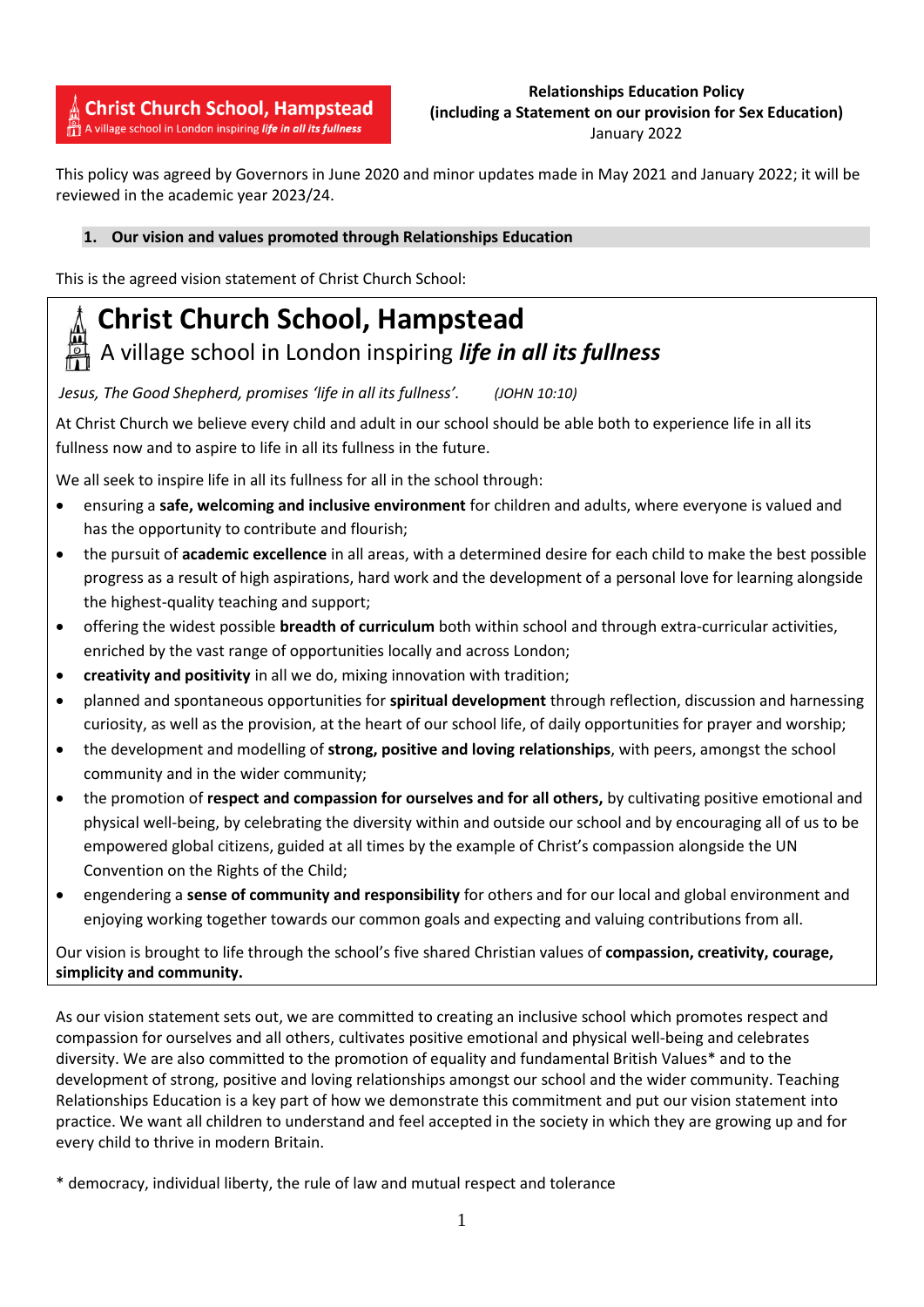# **2. Purpose of the Policy**

All primary schools are required to teach Relationships Education and to produce a Relationships Education policy.

The purpose of the policy is to:

- Give information to staff, parents and carers, governors, pupils and outside visitors about what is taught in Relationships Education, how it is taught and who teaches it
- Enable parents and carers to support their children in learning about Relationships Education
- Give a clear statement on what the school aims to achieve from Relationships Education, the values underpinning it and why it is compulsory for all primary school pupils
- Sets out how Relationships Education meets schools' legal requirements to
	- o promote well-being (Children Act 2004)
	- $\circ$  prepare children for the challenges, opportunities and responsibilities of adult life (Education Act 2006)
	- o meet the school's safeguarding obligations
	- $\circ$  comply with the Equality Act 2010 to prevent discrimination, harassment and victimisation (including that based on religion or belief, disability, sexual orientation, sex, and gender reassignment\*\*), advance equality of opportunity and foster good relations between different groups

\*\*five of nine protected characteristics as enshrined in law through the Equality Act 2010 (others are age, race, marriage and civil partnership, pregnancy and maternity)

The policy also includes a statement on Sex Education which covers a definition, what is taught, who teaches it and parents right to withdraw.

# **3. Development of the school policy**

This policy was developed by senior leaders, staff, parents and carers and governors and involved consultation and discussion with pupils, the wider staff group, parents and carers. We also consulted with Camden Learning and the London Diocesan Board for Education.

We have taken account of the

- Statutory guidance on Relationships Education, Relationships and Sex Education (RSE) and Health Education (DfE Feb 2019)
- Camden's example Relationships Policy (September 2021)
- Equality Act 2010 and the Public Sector Duty
- Review of Sexual Abuse in Schools and Colleges (Ofsted June 2021)

# **4. Links to other policies**

This policy links to our Safeguarding and Child Protection policy, Positive Behaviour and Anti-bullying policy, Equality policy and Online safety policy, as well as to our PSHE Curriculum Statement.

Our provision of Relationships Education is part of our approach to supporting the health and well-being of children and our commitment to being recognised as a Healthy School. We achieved the Gold Healthy School Award in December 2019.

#### **5. Definition of Relationships Education**

The requirements for teaching Relationships Education in primary schools are described in the DfE statutory guidance and, based on this guidance, we have defined Relationships Education as learning about

- different relationships (including online) and how to make and maintain healthy, caring and respectful relationships within families and friendships. including understanding about appropriate boundaries
- the importance of families for caring for children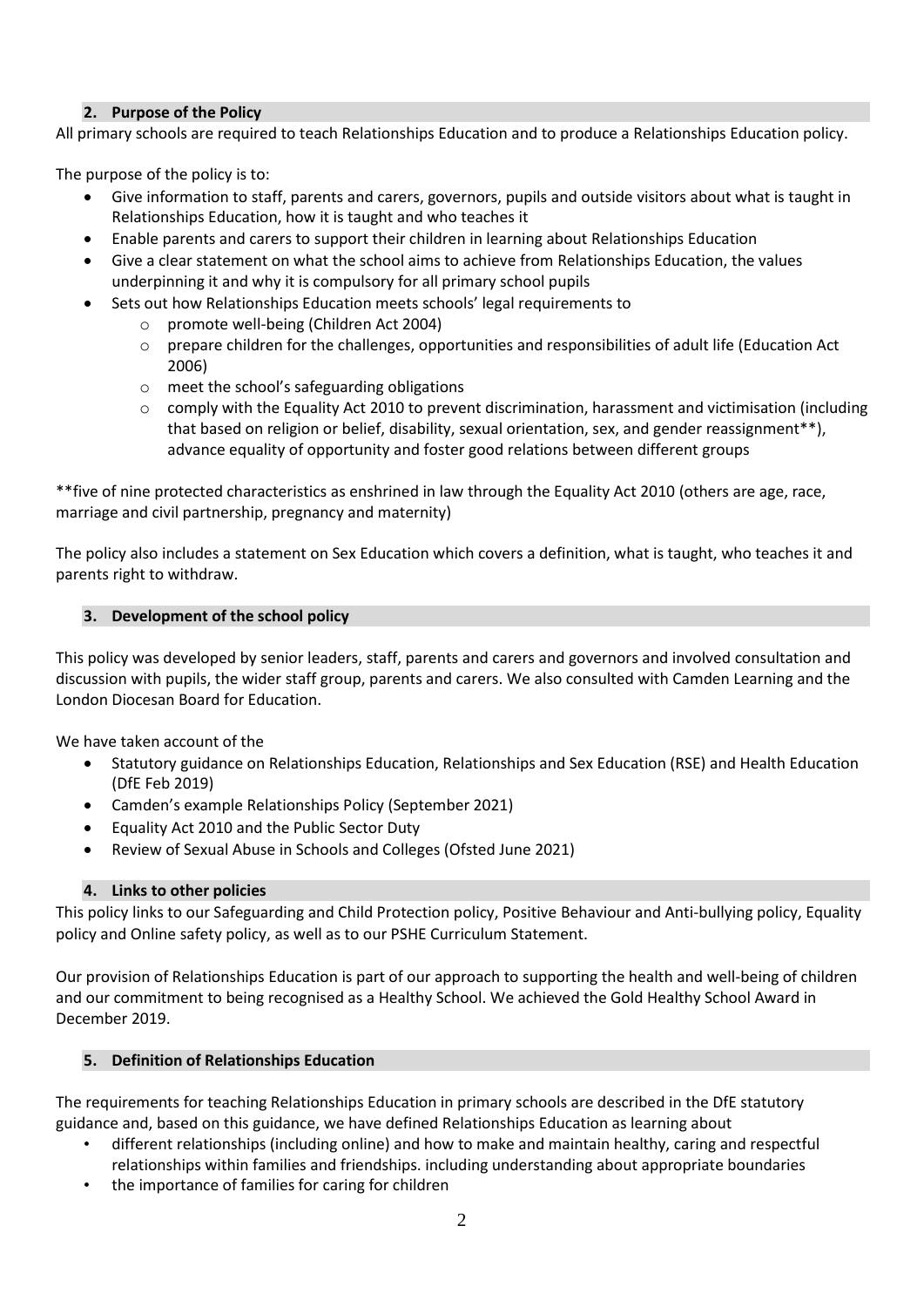- how to recognise when a relationship (with adults and/or peers) is unhealthy or unsafe and how to seek help and report concerns or abuse (including online)
- the importance of respecting others who are different from themselves whether physically, their family structure, their race, religion, belief, disability or sexual orientation
- different types of bullying and discriminatory language, the impact it has and how to prevent it and get help
- stereotypes and how they can lead to prejudice and discrimination e.g. based on sex, gender, gender identity, race, religion, disability or sexual orientation
- how to recognise risk and be safe online

#### **6. Why teach Relationships Education at primary school?**

The government has made Relationships Education a statutory part of the curriculum and we agree that this is a crucial aspect of the primary curriculum.

We want children to develop the skills to make positive, caring, respectful and healthy relationships; in their friendships, within their families and with other children and adults.

We recognise that many children in primary school already have active online lives and that the knowledge and skills they learn in Relationships Education will enable them to navigate the online world safely and understand what is and is not appropriate and respectful behaviour.

Through Relationships Education, pupils also gain the knowledge they need to recognise and report abuse, including emotional, physical and sexual abuse and to keep themselves safe, online and off line.

For all these important reasons, the government has made Relationships Education a compulsory part of the school curriculum in which all pupils are required to participate and parents do not have the right to withdraw them.

#### **7. Aims for Relationships Education**

Our Relationships Education programme aims to help children

- develop the confidence to talk about relationships
- develop the skills to make and maintain healthy and respectful friendships and family relationships
- recognise unhealthy or unsafe relationships, including friendships (and online), within the family, with peers and with known or unknown adults
- recognise the differences between appropriate and inappropriate or unsafe contact (with adults and/or peers), physical or otherwise, and to know how to report it and get help.
- understand the importance of respecting others even when they are different from them
- understand and respect different types of families, including families with one parent, with same sex parents, families that foster and adopt children
- challenge and prevent discrimination based on difference e.g. race, religion, sex, gender, gender identity, disability or sexual orientation
- recognise bullying and discriminatory language based on race, religion, sex, gender, gender identity, disability or sexual orientation and develop the confidence to prevent it and report it
- challenge gender and race stereotypes and inequality and promote equality and respect in relationships
- know how to be safe online and behave respectfully and appropriately
- know where and how to seek information and advice when they need help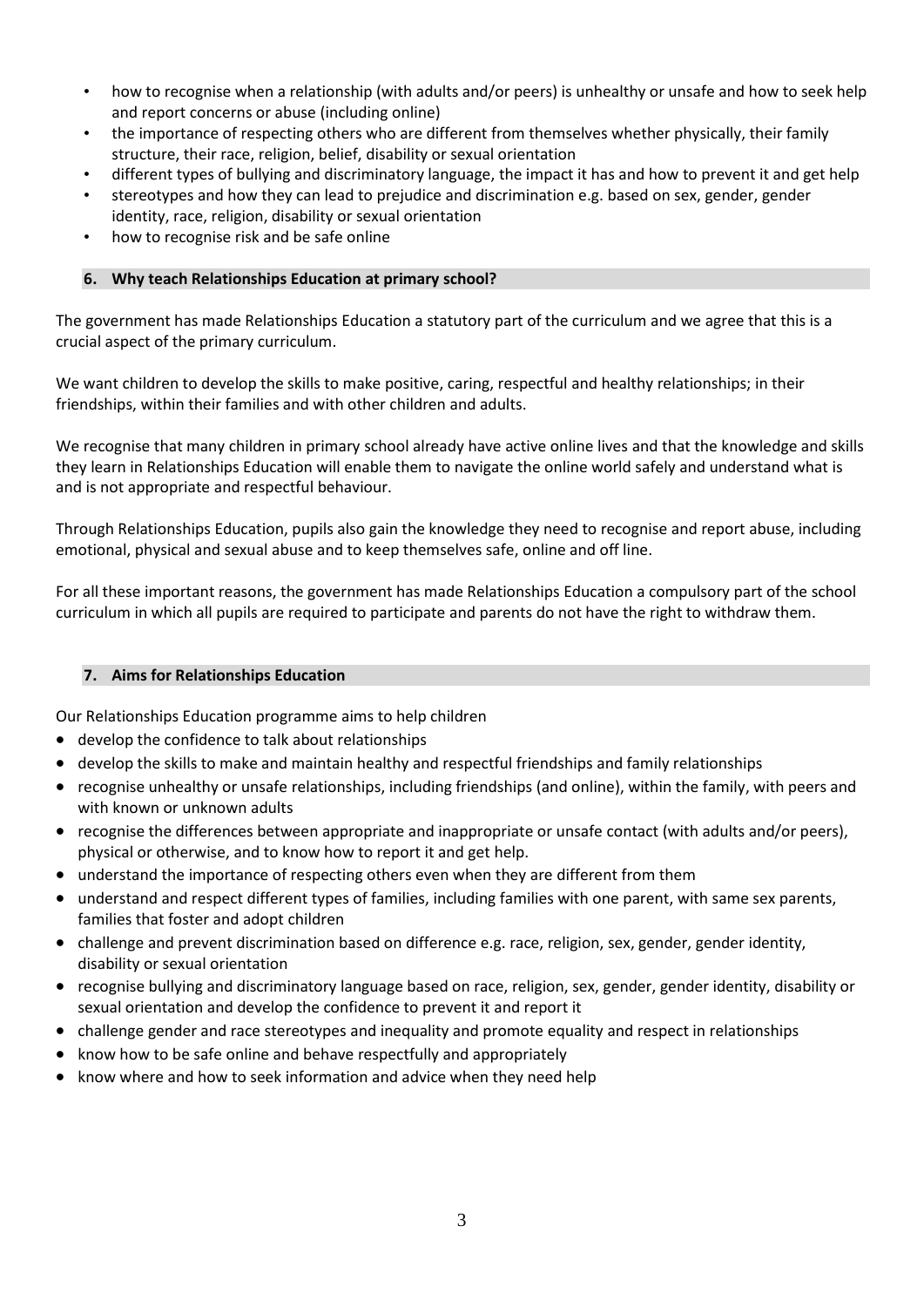# **8. Content and Organisation of Relationships Education**

# *Where is Relationships Education taught?*

Relationships Education will be taught through a planned programme of PSHE and Citizenship taught as timetabled lessons in all year groups. Sometimes this will be organised as blocks of teaching e.g. teaching about preventing bullying to coincide with anti-bullying week, within our termly whole school PSHE weeks or integrated into other topics such as Online Safety.

# *What is taught in Relationships Education?*

Our Relationships Education programme reflects the statutory requirements in the DfE Guidance that describes what needs to be taught by the end of primary (see Appendix 2). We have planned the curriculum so that the knowledge, skills and attitudes are appropriate to the age and maturity of pupils and progress from one year to another, building on what has been learnt in previous years.

# *Teaching about difference and diversity*

The Government guidance "expects all pupils to have been taught Lesbian, Gay, Bisexual and Transgender (LGBT) content at a timely point as part of this area of the curriculum" (DfE Statutory Guidance 2019). We will not have specific LGBT lessons but through our teaching will help children to understand the society in which they are living and growing up, as well as to be respectful of others and difference.

This will mean that when pupils learn about families, we will include a wide range of families, including two mums and two dads and, when pupils learn about marriage, they will learn that marriage can be between opposite sex and same sex couples. When children learn about bullying and discriminatory language they will learn that this can happen because people are different or perceived to be different, and this can be because they have a different religion, are a different race, have a disability, or a different sexual orientation.

In Year 1, when we teach and learn about families, children will talk about their own families and begin to develop an understanding that all families are different but that they all love and care for one another. We use story books that show a wide range of family structures, including families with two mums and two dads.

From Year 2, when we teach, learn and talk about families, we introduce the idea that other people's families may not be the same as our own, but that is ok and that, even though they are different, their love and care for one another is what is important and that we respect one another's differences. Children talk about their own family structures and teachers introduce a range of family structures to reflect the diversity within the school and within the community. These structures may include families with one parent, parents who are married, parents who are not married, families with parents who are divorced where children might have parents and step-parents, families where children are living with relatives such as aunts, uncles and grandparents, families where there are two mums or two dads and families where children are adopted or fostered.

The diversity of families continues to be included when classes learn and talk about families in Key Stage 2.

Our library includes a range of information books and storybooks reflecting family diversity and our inclusive values. Age-appropriate books are introduced when the subject is being covered in class e.g. when teaching about families, and age-appropriate story books reflecting a range of family structures may be read in all classes at any point.

#### *Teaching about different relationships*

In Year 6, pupils learn that there are different types of romantic relationships, and that these can be between couples of the same and different sex. They learn a basic meaning of the words heterosexual, gay and lesbian. They learn about marriage and civil partnerships as a demonstration of commitment between couples of the same and different sex.

# *Teaching about preventing bullying and discriminatory language*

We do not tolerate any type of bullying or discriminatory language, including the use of the word lesbian, gay, bisexual or transgender in an insulting or derogatory way. The Equality Act 2010 requires schools to prevent all types of discrimination.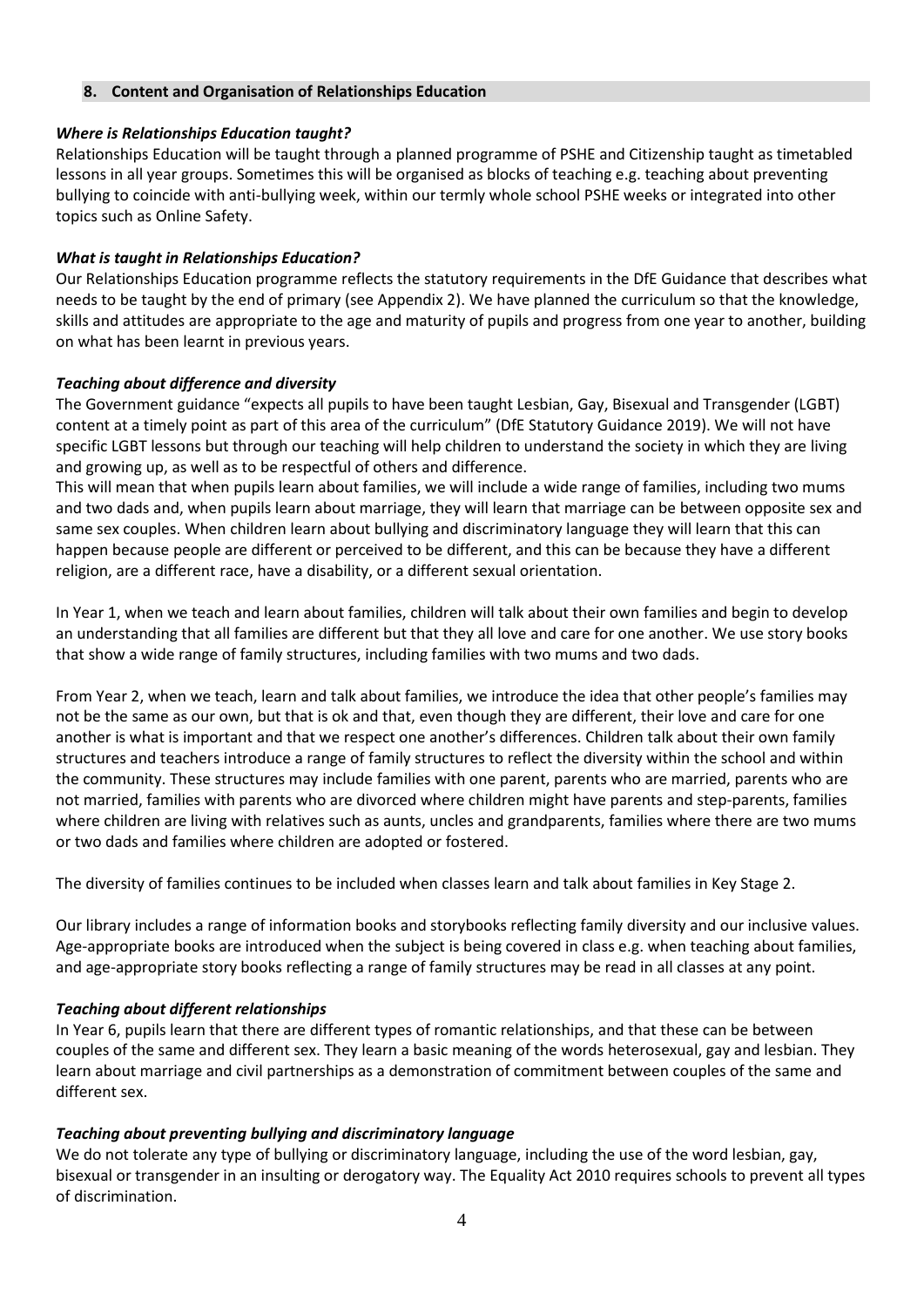When we teach about bullying in Years 5 and 6, we cover all types of bullying and discriminatory language, including bullying based on race, religion, disability, sex, gender, gender identity, gender reassignment and sexual orientation. Children also learn what homophobic, biphobic and transphobic bullying mean.

Pupils learn about the impact that bullying and discriminatory language have on people, how these can cause prejudice and discrimination and mental health problems and what we can do to prevent this happening.

# *How is Relationships Education taught?*

- We recognise that teaching about some aspects of Relationships Education is sensitive. All teachers set a group agreement or ground rules with pupils to ensure that an atmosphere is created where pupils feel able to ask questions, discuss concerns, talk about feelings and relationships, understand about confidentiality, are respectful of one another and do not discuss or ask private information of each other or the teacher.
- We will emphasise the importance of strong and supportive relationships, including marriage and civil partnerships (between opposite and same sex couples), and that caring and loving relationships are at the heart of happy and secure family life.
- Teaching resources are chosen to ensure that they are appropriate to the age and maturity of pupils. They take into account equality of opportunity through their use of language, cultural attitudes, family make-up and images, including body image, avoiding stereotyping, racism and sexism.
- A variety of teaching methods are used that enable pupils to participate and reflect on their learning, role play, quizzes, pair and small group work, mixing groups so that pupils work with a range of peers. We also use case studies, stories, puppets and role plays to help de-personalise discussions and help pupils gain confidence to talk and listen to each other.
- We ensure that the Relationships Education teaching programme is inclusive and is appropriate and relevant to all pupils, including those with SEN and disabilities. Where needed, Relationships Education is differentiated to meet the needs of pupils and specialist resources may be used to respond to their individual needs. In some cases, pupils have individual support or work in small groups.
- Teachers ensure that the content, approach and use of inclusive language reflect the diversity of the school community and wider society, and help all pupils feel valued and included, regardless of their sex, gender, gender identity, race, religion, ability, disability and family structure.
- Teachers do not discuss details of their personal relationships with pupils.

#### *Answering children's questions*

We answer questions honestly and sensitively, appropriate to the age and maturity of the pupils. Some questions may not be answered immediately if the teacher feels they need to consult with the Headteacher or parents. Some questions may be more appropriately answered on a one-to-one basis, rather than with the whole class. Some questions may not be answered by school staff, but referred to adults at home instead.

#### *Who teaches Relationships Education?*

Relationships Education will be taught by the class teacher but sometimes outside organisations are involved e.g. a Theatre Company during anti-bullying week

If visitors are involved in Relationships Education, we will

- ensure their contribution is integrated into our scheme of work
- provide the visitor with an up-to-date copy of the school's Relationships Education Policy and ensure they adhere to it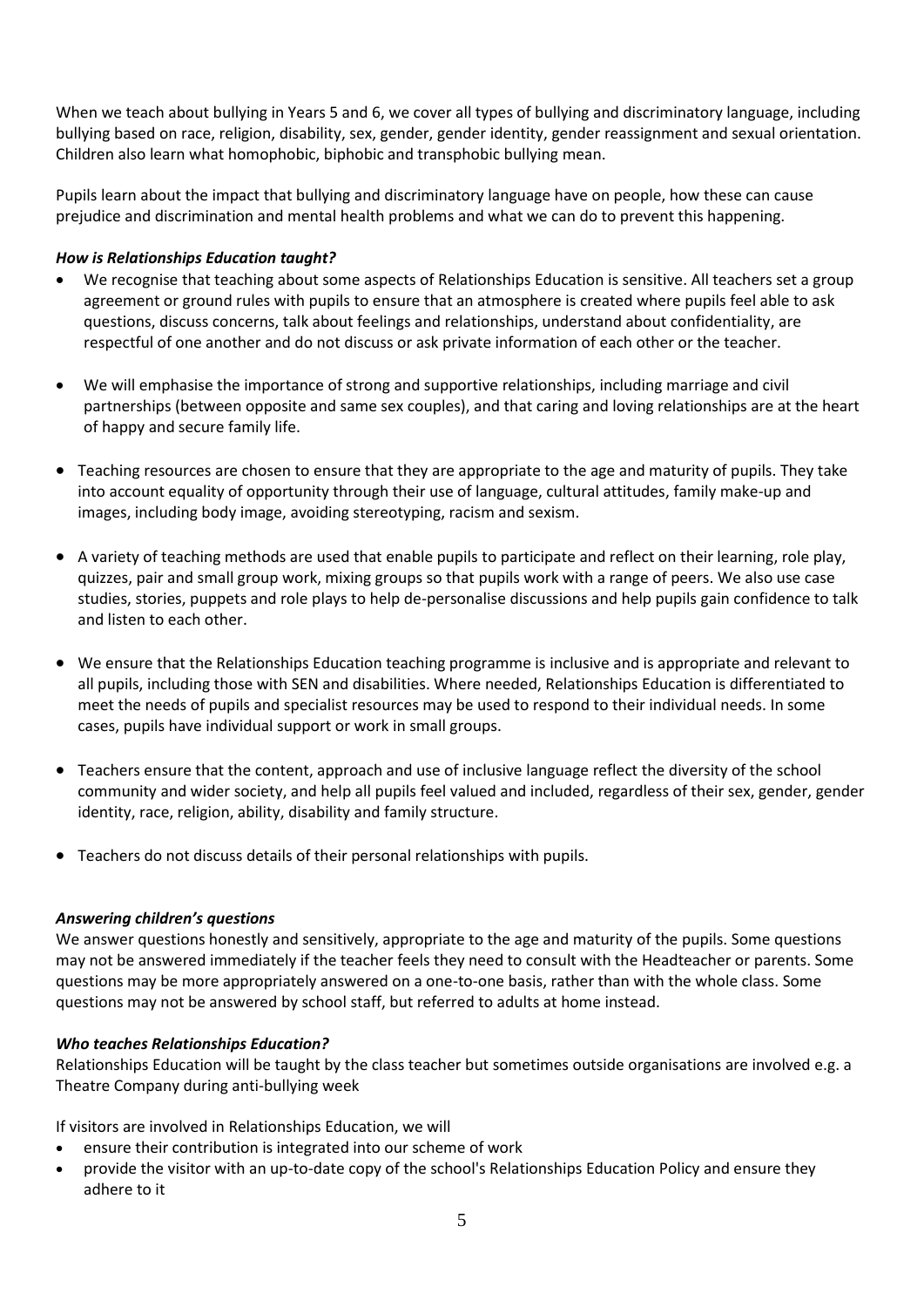- ensure that the class teacher is present throughout the lesson/session, taking responsibility for class management
- follow up the learning in later lessons

#### **Sex Education and the right to withdraw children**

At Christ Church School we teach some Sex Education that is in addition to the Science National Curriculum. Sex Education is defined as teaching about sexual intercourse in the context of learning about how a baby is made and a basic understanding of pregnancy and how the baby develops and is born. This is taught in Year 5, and then revisited in Year 6. Sex Education is usually taught by the class teacher.

# *Right to withdraw children from Sex Education*

We hope that parents and carers will support this important part of children's education and we will make sure that all parents and carers know what we will be teaching and when. However, we understand that some parents may want to educate their children about these aspects of sex education themselves and parents have the right to request that their child is withdrawn from any or all parts of Sex Education. Parents cannot withdraw their children from the statutory Science elements set out in the National Curriculum.

If a parent wishes to withdraw their child from the Sex Education lessons they must arrange a meeting with a member of the Senior Leadership Team who will talk through their concerns and discuss the benefits of their child learning about Sex Education. If they decide to withdraw their child, work will be provided to do in another class. We will offer packs of the teaching materials if parents wish to use this with their children at home. Parents can talk to the PSHE Subject leader or Head teacher about the resources to support this.

#### **Science National Curriculum**

All primary schools are required to teach the Science National Curriculum which covers the biological aspects of sex education: growth and development, naming body parts, a basic understanding of the life process of reproduction and the human life cycle. (See Appendix 1 for details of the National Curriculum content.) Parents do not have the right to withdraw their children from Science.

#### **Health Education and Puberty**

All primary schools are required to teach statutory Health Education which includes teaching about puberty. We begin teaching about puberty in Year 5 as part of learning about the human life cycle. We introduce appropriatelydetailed information about the changes which happen at puberty for boys and for girls, including both the physical and emotional changes. We then revisit this information in Year 6.

#### **How is sex education, biological aspects of science and puberty taught?**

Sex Education, biological aspects of science and information about puberty are taught through PSHE and Science in mixed groups to ensure that boys and girls learn the same information. However, sometimes it is useful in Years 5 and 6 to include time when single-sex groups can discuss issues with a teacher of the same sex or in a single-sex group. At these points, we ensure the same content and information is taught to both girls and boys.

When we teach the biological aspects of science, puberty (Year 5 and 6) and sex education (Year 5 and 6) we provide a question box so that pupils can anonymously ask questions and these are then answered by the class teacher, if appropriate.

#### **9. Involving pupils**

To ensure that the Relationships Education programme meets the needs of pupils, the PSHE subject leader involves pupils in reviewing and evaluating the programme each year.

The PSHE subject leader also gathers feedback from teachers about pupils' engagement in the curriculum.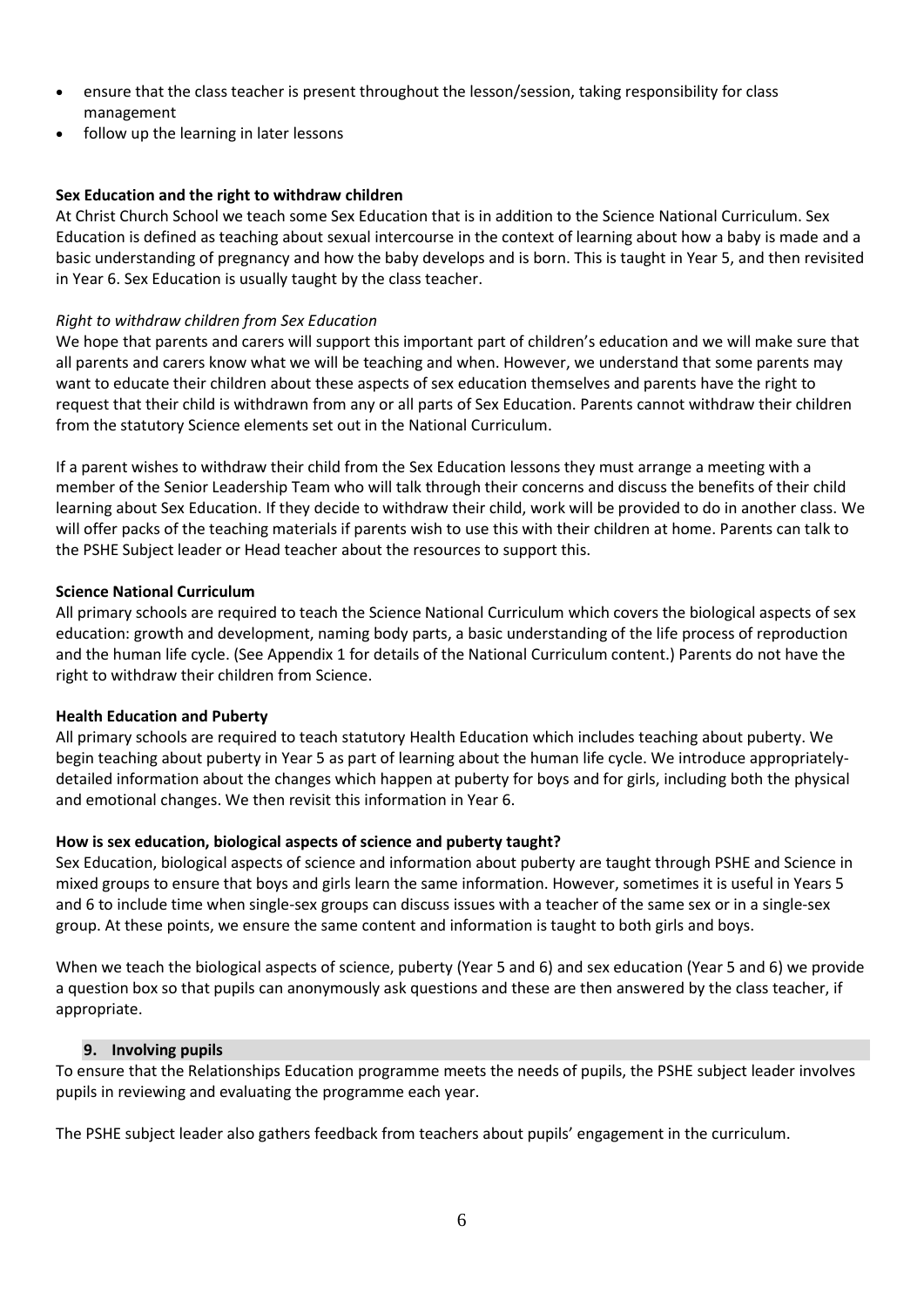# **10. Confidentiality, safeguarding and child protection**

Although Relationships Education is not about personal disclosures and personal issues, it is possible that a pupil may disclose personal concerns or worries for themselves or others. Staff understand that they cannot promise pupils absolute confidentiality in order to support and keep them safe, and pupils know this too.

If teachers are concerned in any way that a pupil is at risk of sexual or any other kind of abuse, they will talk to the Designated Safeguarding Lead and follow the school's Safeguarding and Child Protection Procedures. If a pupil discloses to a teacher that they are sexually active, or are considering sexual activity, then this would be viewed as a child protection issue.

#### **11. Assessing Relationships Education**

Pupils' progress in learning in Relationships Education is assessed as part of the assessment in PSHE and citizenship. Pupils' attainment in PSHE is reported to parents in annual reports.

# **12. Monitoring and evaluating Relationships Education**

The PSHE subject leader monitors teachers' planning to ensure Relationships Education is being taught.

Pupils and staff are involved in evaluating the Relationships Education teaching programme as part of the ongoing programme of monitoring and evaluation activities undertaken by subject leaders and senior staff. There are discussions with staff about the impact of the curriculum on pupils' learning and their engagement in the learning and pupils are also involved in giving feedback about the PSHE curriculum.

# **13. Training for Staff**

It is important that Relationships Education and Sex Education are taught by teachers that are knowledgeable, skilled and confident. We ensure that teachers have received up-to-date training and provide a range of training opportunities including school-based INSET, team teaching, classroom observations and external training courses provided by organisations including the Camden Health and Wellbeing Team and the London Diocesan Board for Schools (LDBS).

Training topics could include:

- what to teach and when
- leading discussions about attitudes and values
- information updates
- practising a variety of teaching methods
- facilitating group discussions
- answering questions
- managing sensitive and controversial issues

# **14. Engaging and Involving Parents/Carers**

We place the utmost importance on sharing responsibility with parents and carers for their children's education. We take account of religious and cultural views and aim to balance parental views with our commitment to comprehensive Relationships Education and compliance with the statutory guidance and Equality Act.

We will let parents know what will be taught and when and the resources that will be used and, in particular, consult parents before Year 5 and Year 6 about what will be taught in Sex Education and the resources that will be used.

We will take every opportunity to inform and involve parents and carers by

- engaging with parents when developing the Relationships Education policy and when it is reviewed
- publishing the Relationships Education policy on the school website
- including a summary of the content and organisation of Relationships Education and Sex Education in the school prospectus/information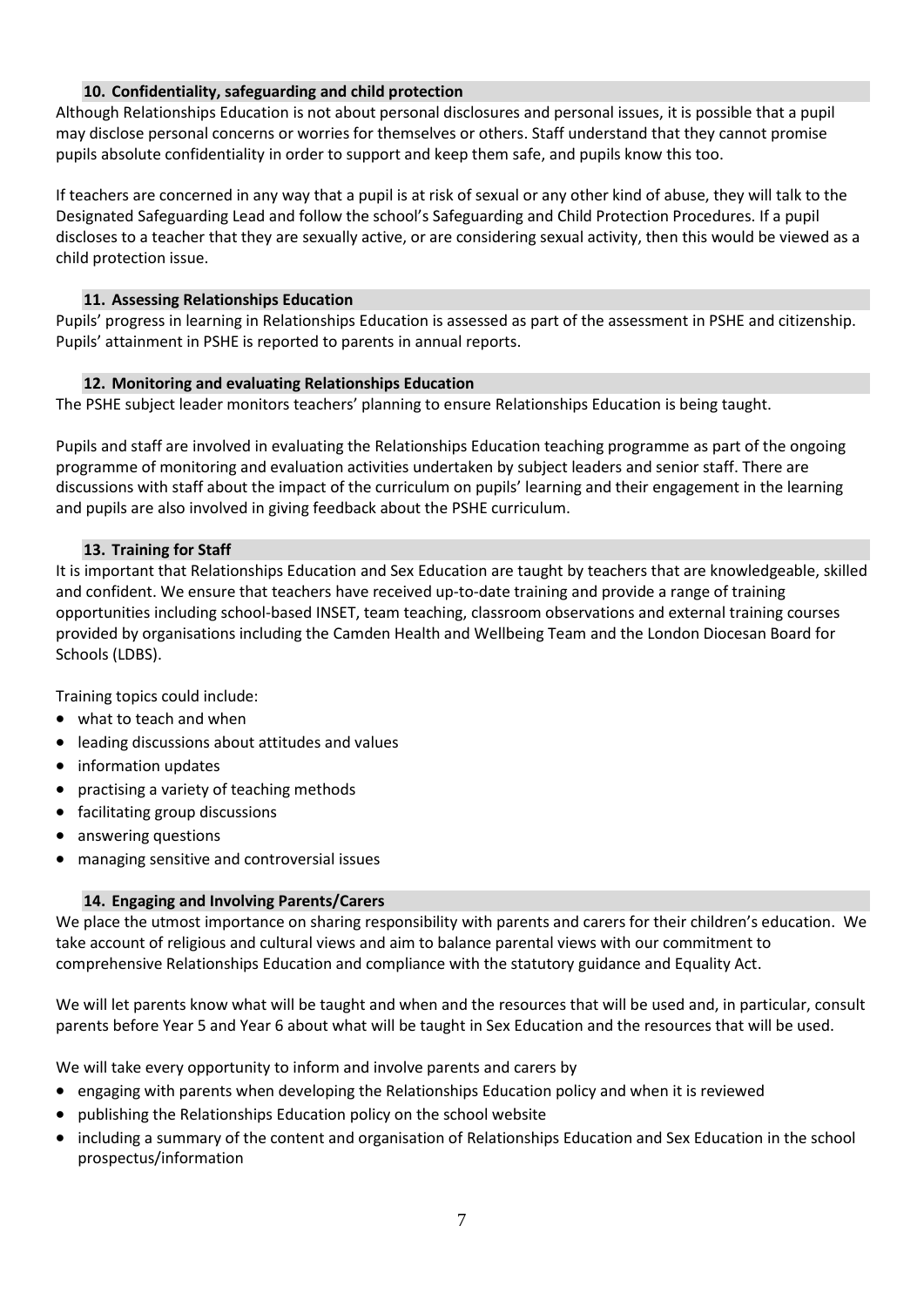- providing information about content of the Relationships Education and Sex education teaching programme as part of the termly information on the curriculum, e.g. in class leaflets and in the curriculum overviews on the school website
- inviting all parents and carers to a workshop to find out about the Relationships Education and Sex Education programmes when this policy is introduced
- inviting Year 5 and 6 parents to an annual workshop about what will be taught in relationships education, science and sex education and include tips for talking to their children about relationships education and sex education.

#### **15. Disseminating the policy**

A copy of this policy is on the school website. It is also included on the staff computer network.

A summary is included in the school prospectus/information. Copies are supplied to visitors who are involved in delivering relationships education or sex education.

The policy will be reviewed by staff and governors every three years and parents and carers will be informed through the newsletter and school website.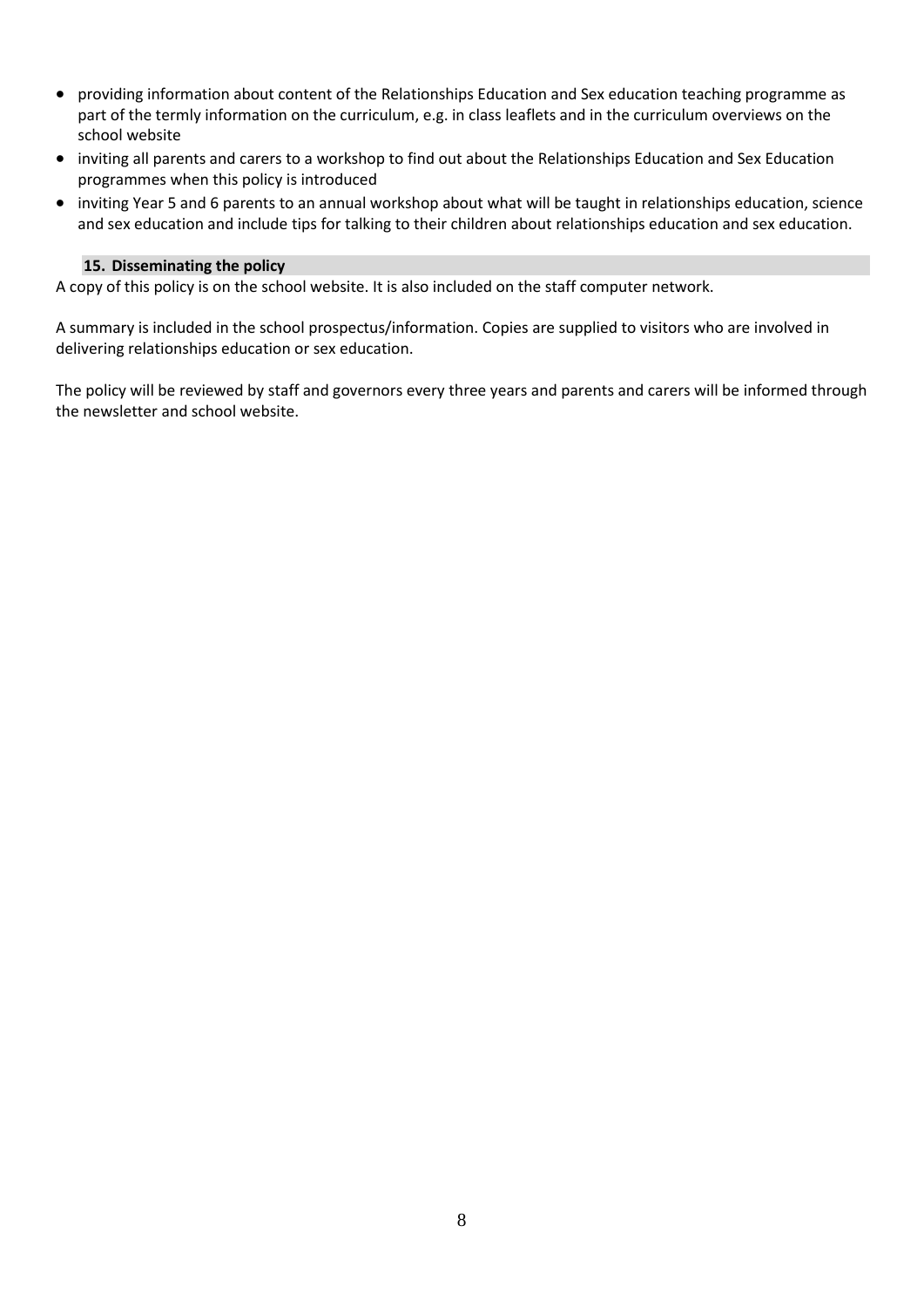# **Appendix 1 Sex Education in National Curriculum Science**

*The programmes of study for Science are set out year-by-year in the National Curriculum. Within each key stage, schools have the flexibility to introduce content earlier or later than set out in the programme of study. Schools can also introduce key stage content during an earlier key stage if appropriate.* 

# **Key Stage 1**

#### **Year 1**

Animals, including humans

Identify, name, draw and label the basic parts of the human body and say which part of the body is associated with each sense.

# **Year 2**

# Animals, including humans

Notice that animals, including humans, have offspring which grow into adults.

# *Non-statutory Guidance*

*Pupils should be introduced to the basic needs of animals for survival, as well as the importance of exercise and nutrition for humans. They should also be introduced to the processes of reproduction and growth in animals. The focus at this stage should be on questions that help pupils to recognise growth; they should not be expected to understand how reproduction occurs.* 

*The following examples might be used: growing into adults can include reference to baby, toddler, child, teenager, adult.* 

*Pupils might work scientifically by: observing, through video or first-hand observation and measurement, how different animals, including humans, grow*

# **Key Stage 2**

#### **Year 3**

No content linked directly to Sex Education.

#### **Year 4**

No content linked directly to Sex Education.

#### **Year 5**

Living things and their habitats Describe the life process of reproduction in some plants and animals*.* 

# *Non-statutory guidance*

*Pupils should find out about different types of reproduction, including sexual reproduction in animals. They might observe changes in an animal over a period of time (for example, by hatching and rearing chicks), comparing how different animals reproduce and grow.*

Animals, including humans Describe the changes as humans develop to old age.

*Non-statutory guidance*

*Pupils could draw a timeline to indicate stages in the growth and development of humans. They should learn about the changes experienced in puberty.* 

*Pupils could work scientifically by researching the gestation periods of other animals and comparing them with humans; by finding out and recording the length and mass of a baby as it grows*.

# **Year 6**

No content linked directly to Sex Education.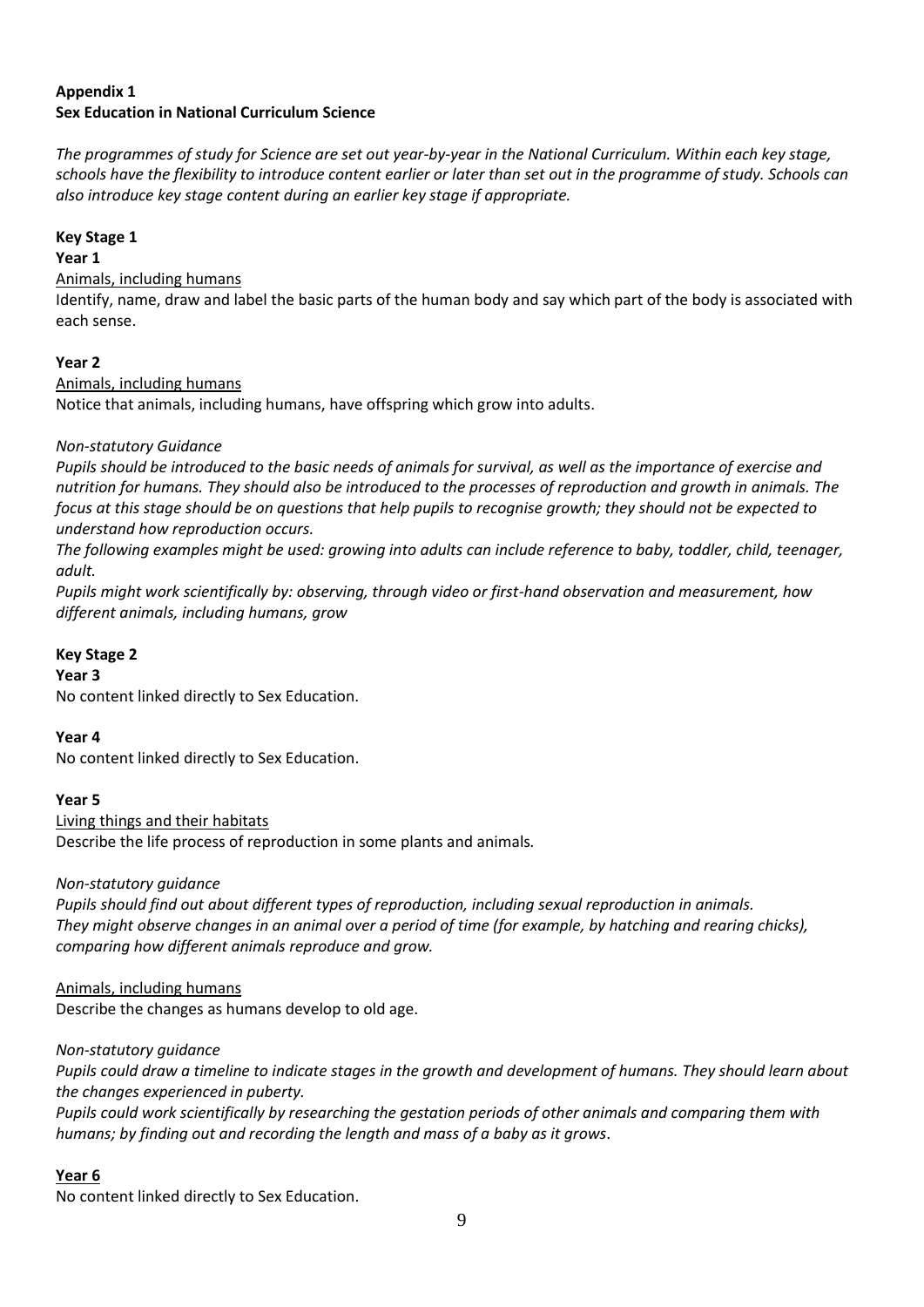# **Appendix 2 Statutory content for Relationships Education (DfE 2019)**

| <b>Topic</b>                           | By the end of Primary, pupils should know                                                                                                                                                                                                                                                                                                                                                                                                                                                                                                                                                                                                                                                                                                                                                                                                                                                                                                                                                                                                                                                          |
|----------------------------------------|----------------------------------------------------------------------------------------------------------------------------------------------------------------------------------------------------------------------------------------------------------------------------------------------------------------------------------------------------------------------------------------------------------------------------------------------------------------------------------------------------------------------------------------------------------------------------------------------------------------------------------------------------------------------------------------------------------------------------------------------------------------------------------------------------------------------------------------------------------------------------------------------------------------------------------------------------------------------------------------------------------------------------------------------------------------------------------------------------|
| Families and people who<br>care for me | that families are important for children growing up because they can give love,<br>security and stability<br>the characteristics of healthy family life, commitment to each other, including<br>in times of difficulty, protection and care for children and other family<br>members, the importance of spending time together and sharing each other's<br>lives.<br>that others' families, either in school or in the wider world, sometimes look<br>different from their family, but that they should respect those differences and<br>know that other children's families are also characterised by love and care for<br>them.<br>that stable, caring relationships, which may be of different types, are at the<br>heart of happy families, and are important for children's security as they grow<br>up.<br>that marriage* represents a formal and legally recognised commitment of two<br>people to each other which is intended to be lifelong.<br>how to recognise if family relationships are making them feel unhappy or<br>unsafe, and how to seek help or advice from others if needed |
| Caring friendships                     | *marriage including both opposite sex and same sex couples<br>how important friendships are in making us feel happy and secure, and how<br>$\bullet$<br>people choose and make friends.<br>the characteristics of friendships, including mutual respect, truthfulness,<br>$\bullet$<br>trustworthiness, loyalty, kindness, generosity, trust, sharing interests and<br>experiences and support with problems and difficulties.<br>that healthy friendships are positive and welcoming towards others, and do not<br>$\bullet$<br>make others feel lonely or excluded.<br>that most friendships have ups and downs, and that these can often be worked<br>$\bullet$<br>through so that the friendship is repaired or even strengthened, and that<br>resorting to violence is never right.<br>how to recognise who to trust and who not to trust, how to judge when a<br>$\bullet$<br>friendship is making them feel unhappy or uncomfortable, managing conflict,<br>how to manage these situations and how to seek help or advice from others, if<br>needed.                                        |
| Respectful relationships               | the importance of respecting others, even when they are very different from<br>them (for example, physically, in character, personality or backgrounds), or<br>make different choices or have different preferences or beliefs.<br>practical steps they can take in a range of different contexts to improve or<br>support respectful relationships<br>the conventions of courtesy and manners.<br>the importance of self-respect and how this links to their own happiness.<br>that in school and in wider society they can expect to be treated with respect<br>by others, and that in turn they should show due respect to others, including<br>those in positions of authority.<br>about different types of bullying (including cyberbullying), the impact of<br>bullying, responsibilities of bystanders (primarily reporting bullying to an adult)<br>and how to get help.<br>what a stereotype is, and how stereotypes can be unfair, negative or<br>destructive.                                                                                                                           |